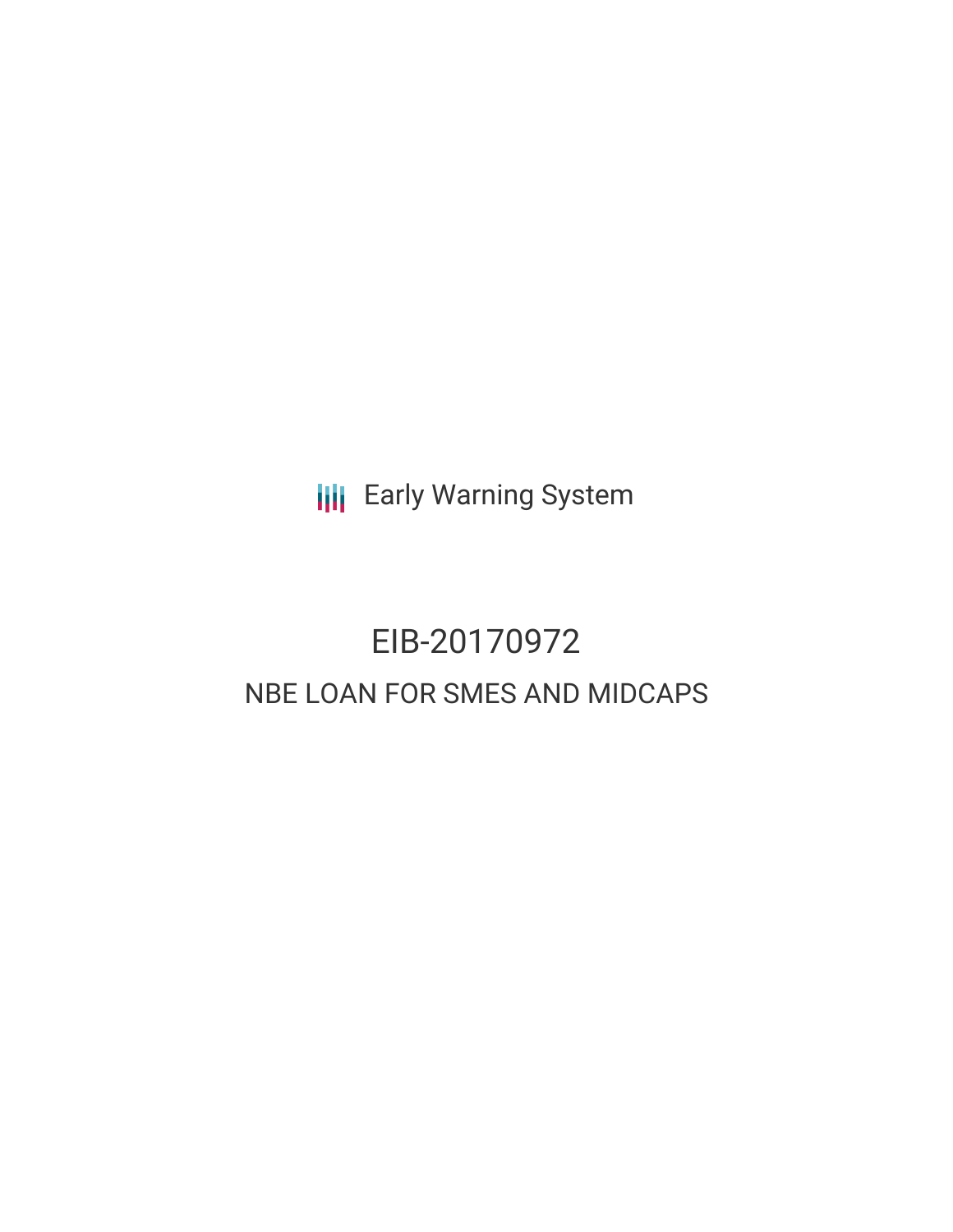

### **Quick Facts**

| <b>Countries</b>               | Egypt                          |
|--------------------------------|--------------------------------|
| <b>Financial Institutions</b>  | European Investment Bank (EIB) |
| <b>Status</b>                  | Approved                       |
| <b>Bank Risk Rating</b>        | FI                             |
| <b>Voting Date</b>             | 2018-07-26                     |
| <b>Borrower</b>                | National Bank of Eqypt         |
| <b>Sectors</b>                 | Finance                        |
| <b>Investment Type(s)</b>      | Loan                           |
| <b>Investment Amount (USD)</b> | \$436.64 million               |
| <b>Loan Amount (USD)</b>       | \$436.64 million               |
| <b>Project Cost (USD)</b>      | \$2,445.17 million             |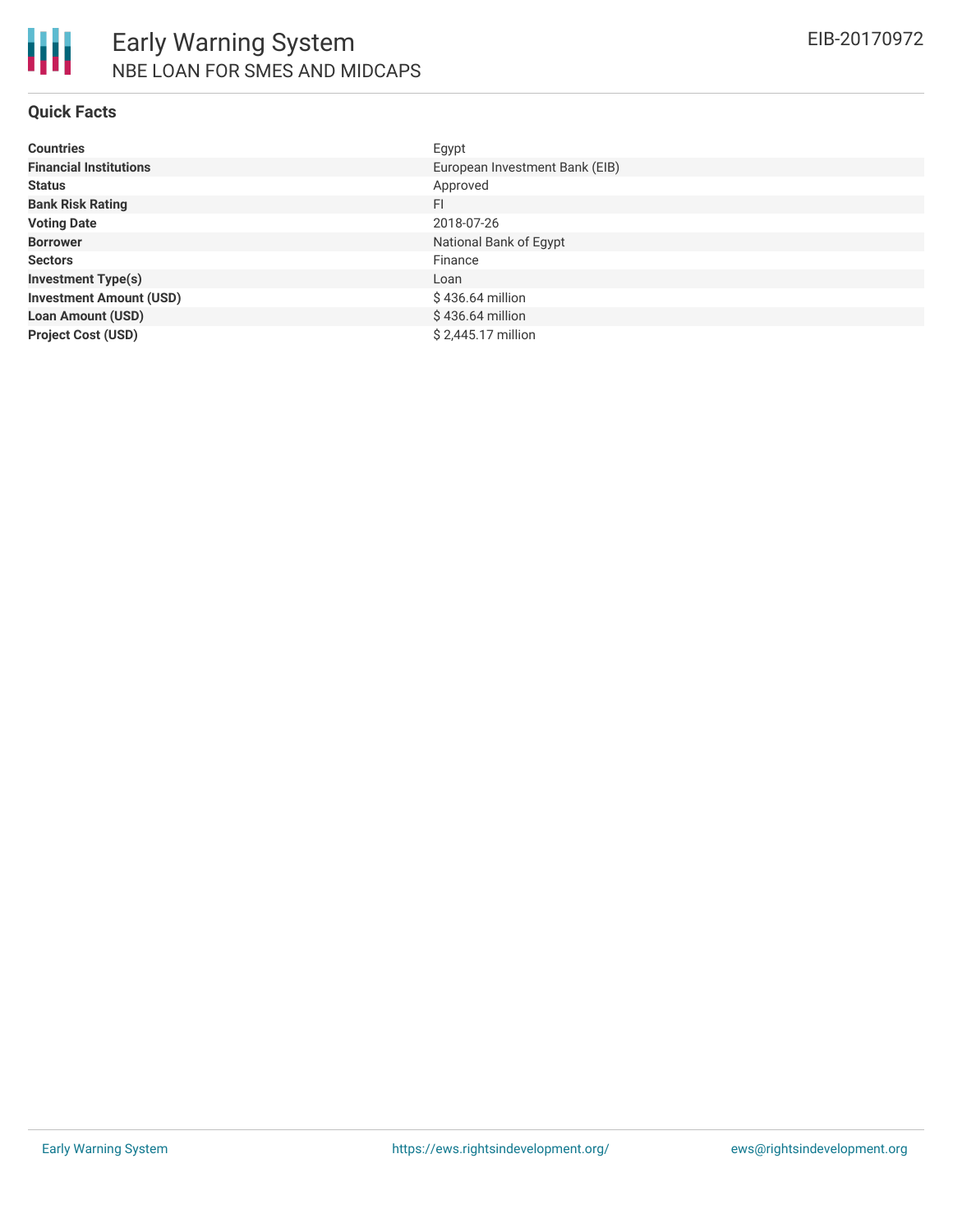

#### **Project Description**

The project consists of a loan for small and medium-sized enterprises (SMEs) and mid-caps to support small and medium scale projects in Egypt. It intends to improve competitiveness and access to finance at favourable conditions for SMEs and mid-caps.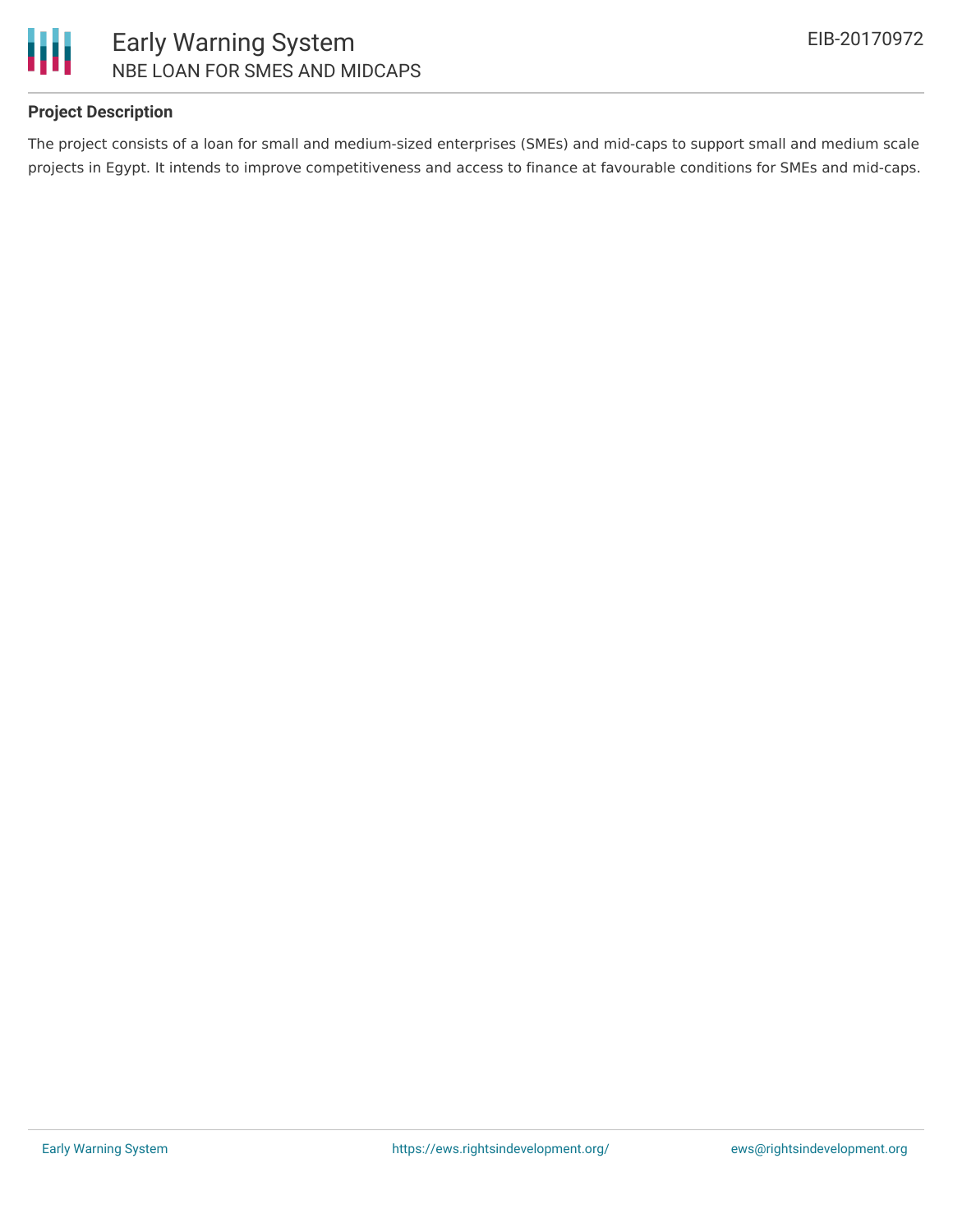### **Investment Description**

European Investment Bank (EIB)

#### **Financial Intermediary**

Financial Intermediary: A commercial bank or financial institution that receives funds from a development bank. A financial intermediary then lends these funds to their clients (private actors) in the form of loans, bonds, guarantees and equity shares. Financial intermediaries include insurance, pension and equity funds. The direct financial relationship is between the development bank and the financial intermediary.

[National](file:///actor/1172/) Bank of Egypt (Financial Intermediary)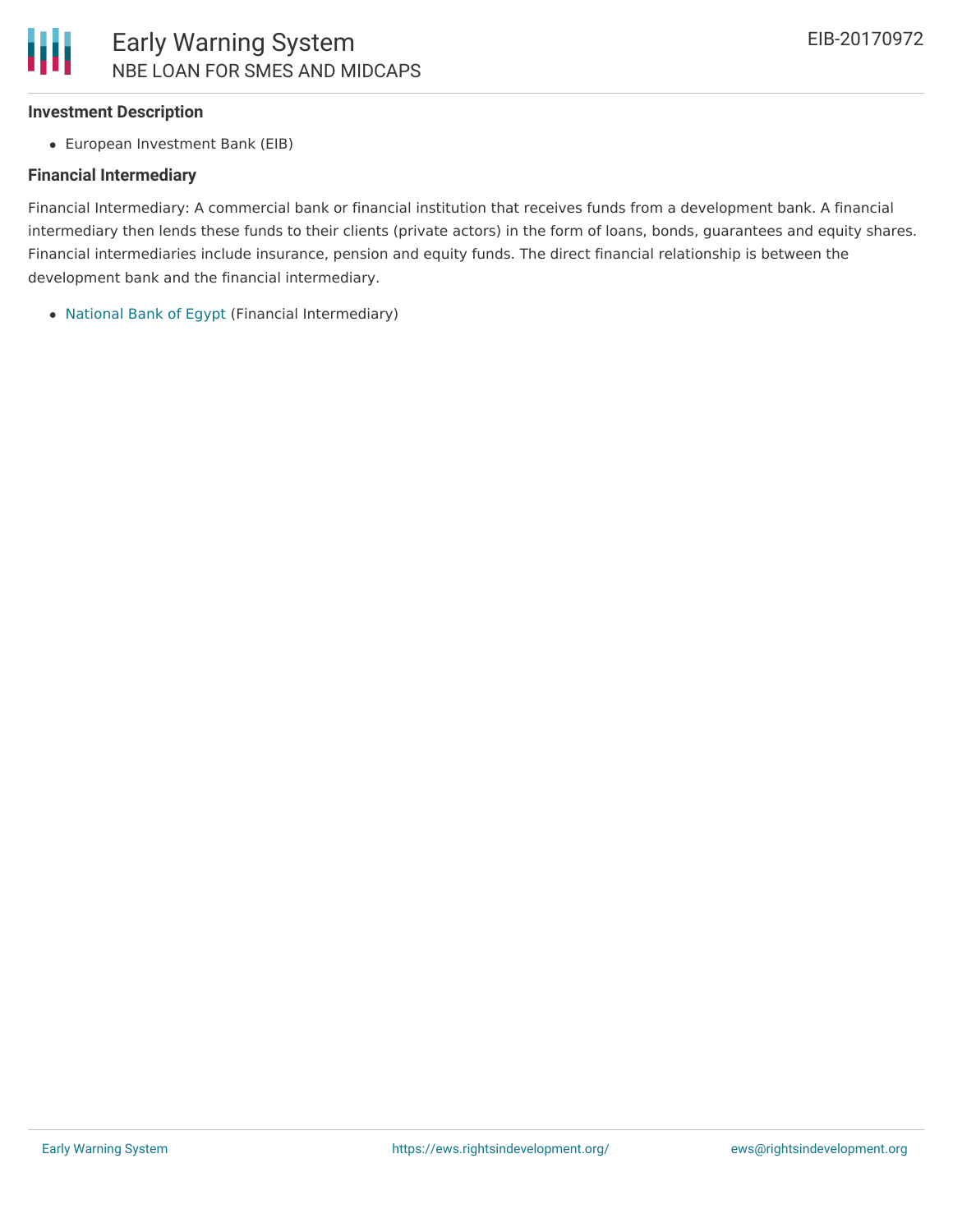

## **Private Actors Description**

National Bank of Egypt (S.A.E) provides retail, corporate, and investment banking services in Egypt and internationally. The company offers deposits, current accounts, saving accounts, and long term deposits; and certificates, personal cash loans, loans guaranteed by deposits and saving pools, new auto loans, and mortgage finance, as well as debit, credit, and prepaid cards.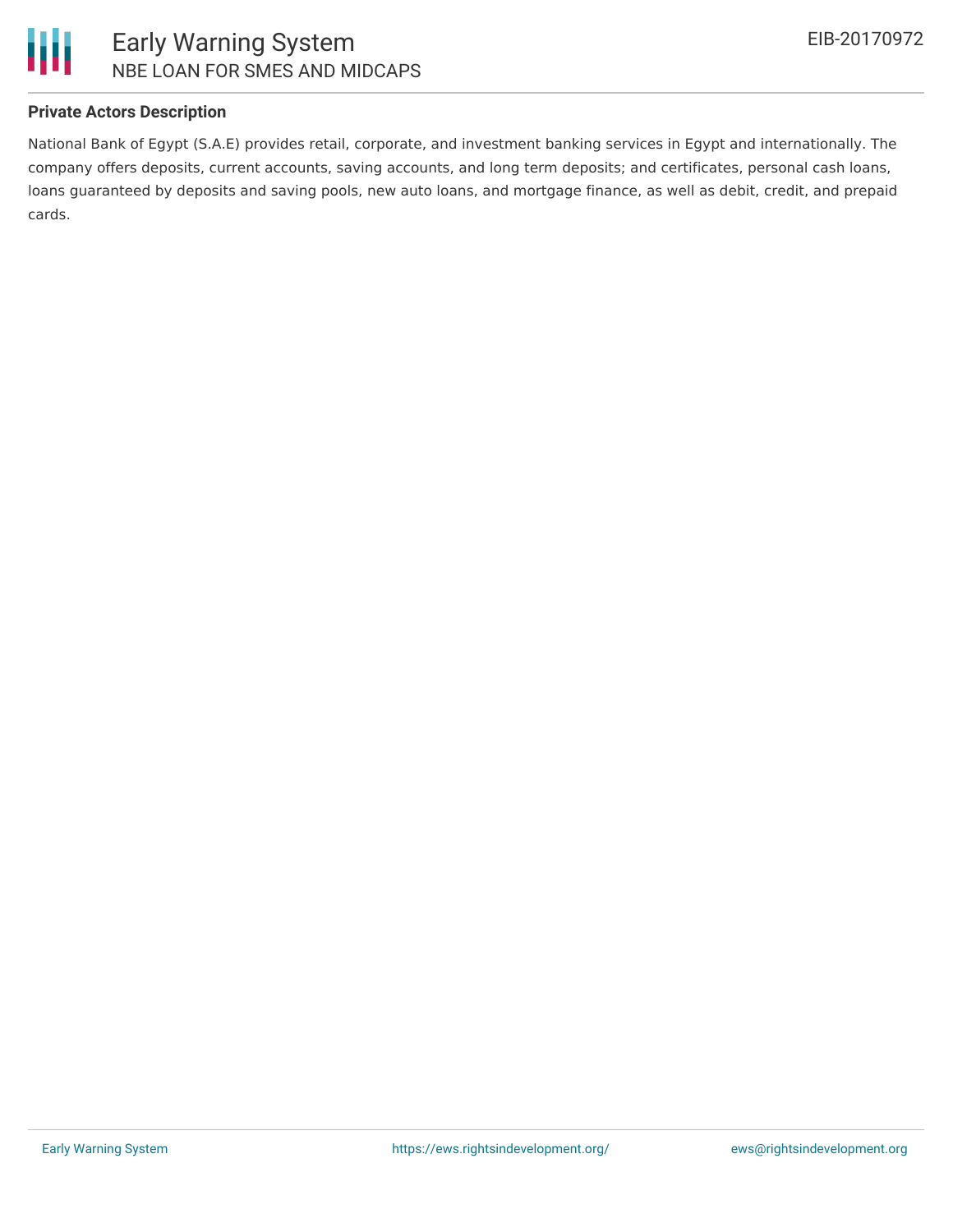### **Contact Information**

Contact information not provided at the time of disclosure.

#### **ACCOUNTABILITY MECHANISM OF EIB**

The EIB Complaints Mechanism is designed to facilitate and handle complaints against the EIB by individuals, organizations or corporations affected by EIB activities. When exercising the right to lodge a complaint against the EIB, any member of the public has access to a two-tier procedure, one internal - the Complaints Mechanism Office - and one external - the European Ombudsman. A complaint can be lodged via a written communication addressed to the Secretary General of the EIB, via email to the dedicated email address complaints@eib.org, by completing the online complaint form available at the following address: http://www.eib.org/complaints/form, via fax or delivered directly to the EIB Complaints Mechanism Division, any EIB local representation office or any EIB staff. For further details, check: http://www.eib.org/attachments/strategies/complaints\_mechanism\_policy\_en.pdf

When dissatisfied with a complaint to the EIB Complaints Mechanism, citizens can then turn towards the European Ombudsman. A memorandum of Understanding has been signed between the EIB and the European Ombudsman establishes that citizens (even outside of the EU if the Ombudsman finds their complaint justified) can turn towards the Ombudsman on issues related to 'maladministration' by the EIB. Note that before going to the Ombudsman, an attempt must be made to resolve the case by contacting the EIB. In addition, the complaint must be made within two years of the date when the facts on which your complaint is based became known to you. You can write to the Ombudsman in any of the languages of the European Union. Additional details, including filing requirements and complaint forms, are available at: http://www.ombudsman.europa.eu/atyourservice/interactiveguide.faces